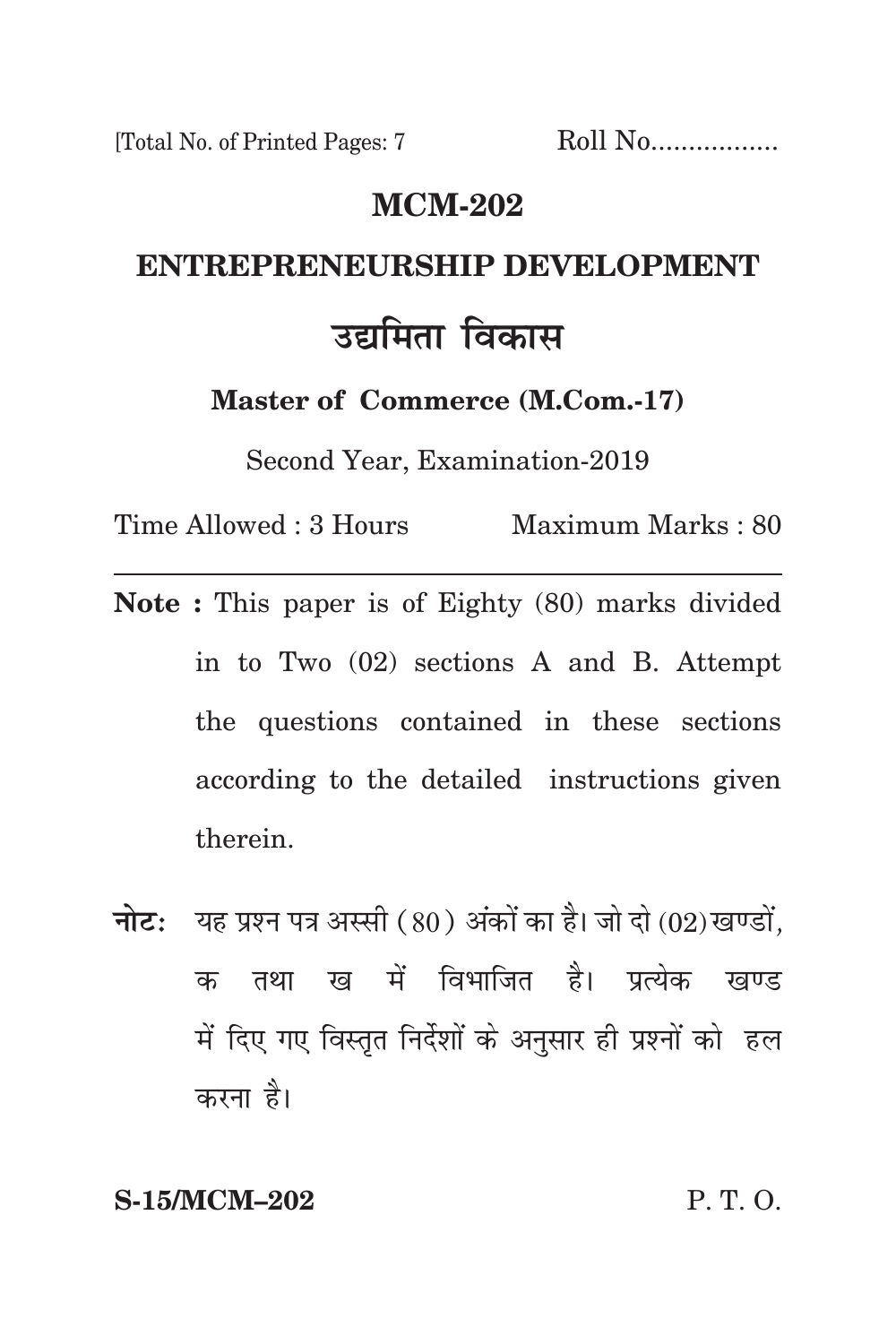## Section-A/**खण्ड-** 'क'

(Long Answer type Questions/दीर्घ उत्तरीय प्रश्न)

- Note: Section-'A' contains Five (05) long Answer type questions of Fifteen (15) marks each. Learners are required to Answer any three (03) questions only.  $(3 \times 15=45)$
- नोट: खण्ड-'क' में पाँच (05) दीर्घ उत्तरीय वाले प्रश्न दिए गए हैं. प्रत्येक प्रश्न के लिए पन्द्रह (15) अंक निर्धारित हैं शिक्षार्थियों को इनमें से केवल तीन (03) प्रश्नों के उत्तर देने हैं।
- 1. What do you mean by Entrepreneurship? What are the various stages of Entrepreneurship development? Explain.

उद्यमिता से आप क्या समझते हैं? उद्यमिता विकास के विभिन्न चरण क्या हैं? व्याख्या कोजिए।

## **S-15/MCM-202** 2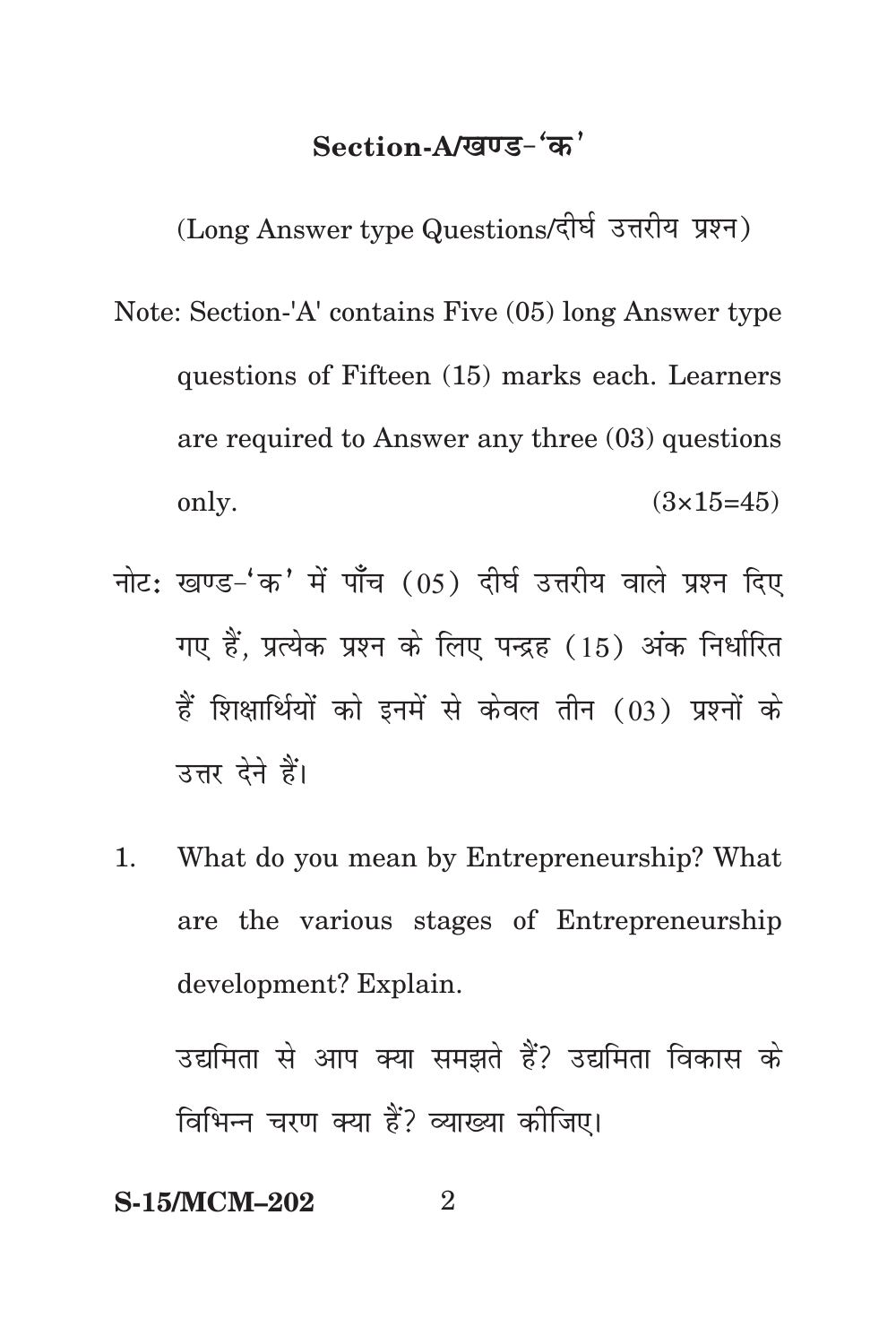2. Explain the various Economic theories of Entrepreneurship. Whether Entrepreneurs are Born or made? Give your opinion.

उद्यमिता के विभिन्न आर्थिक सिद्धान्तों की व्याख्या कीजिए। क्या उद्यमी पैदा होते हैं या बनाये जाते हैं अपने विचार बताइए।

3. Explain various legal issues required to be completed for the establishment of A Enterprise.

एक उद्यम की स्थापना करने हेतु पूर्ण किए जाने वाले विभिन्न काननी मद्दों की विस्तार से समझाइए।

4. Explain the Importance of family Entrepreneurs/ Enterprise for the economy of A country. देश की अर्थव्यवस्था में परिवार उद्यमी/उद्यमों का महत्त्व

समझाइए।

# **S-15/MCM–202** 3 P. T. O.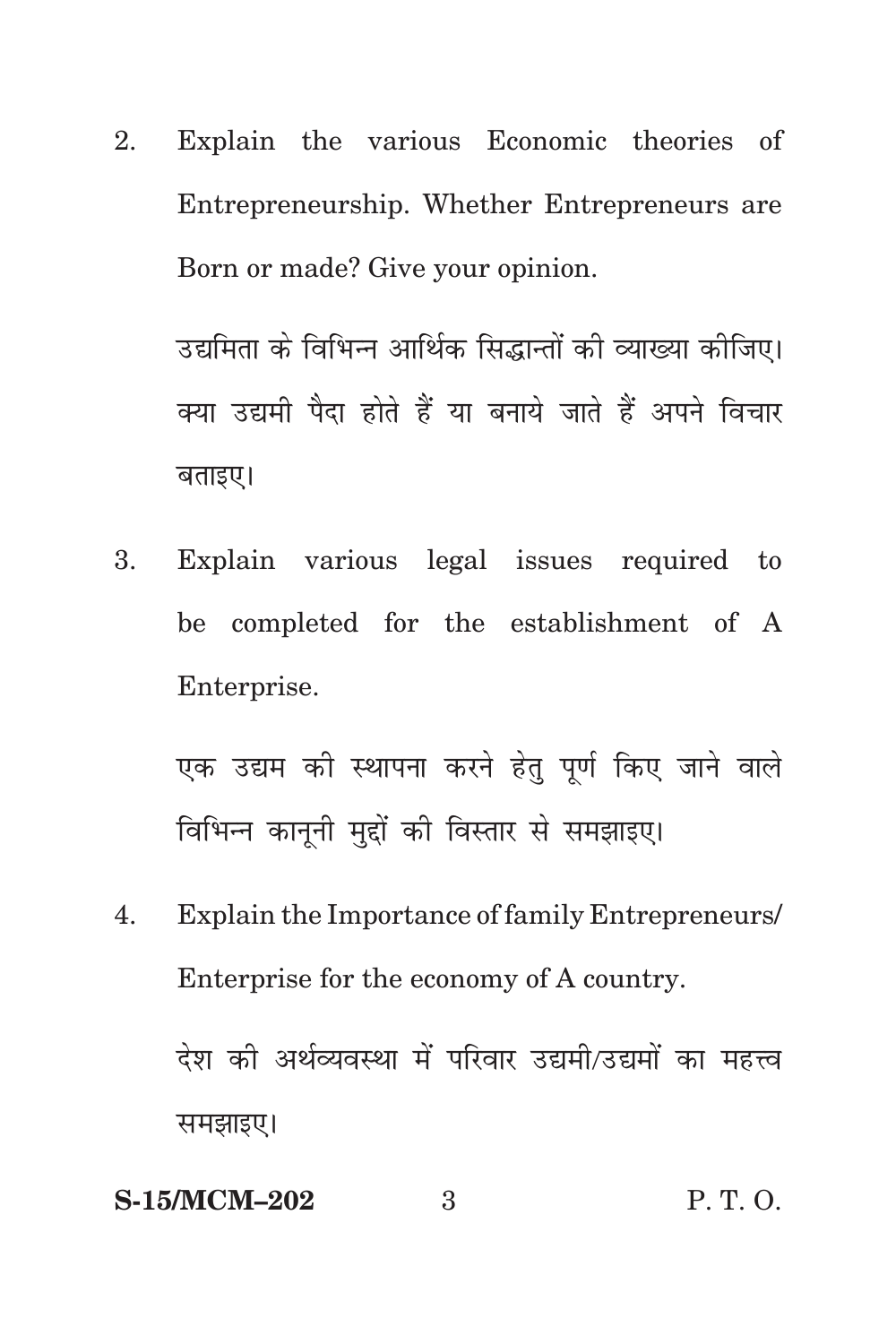Explain the contribution of different institutions 5. in Entrepreneurship development in India.

भारत के उद्यमशीलता विकास में विभिन्न संस्थानों की भमिका की व्याख्या कीजिए।

## Section-B/खण्ड-ख

(Short answer type questions/ लघु उत्तरीय प्रश्न)

- Note: Section B Contains Eight (08) short Answer type questions of Seven (07) marks each. Learners are required to Answer any Five (05) questions only.  $(5 \times 7 = 35)$
- नोट: खण्ड-'ख' में आठ (08) लघु उत्तरीय प्रश्न दिए गये हैं। प्रत्येक प्रश्न के लिए सात (07) अंक निर्धारित हैं शिक्षार्थियों को इनमें से केवल पाँच (05) प्रश्नों के उत्तर देने हैं।

 $\overline{\mathcal{A}}$ 

#### **S-15/MCM-202**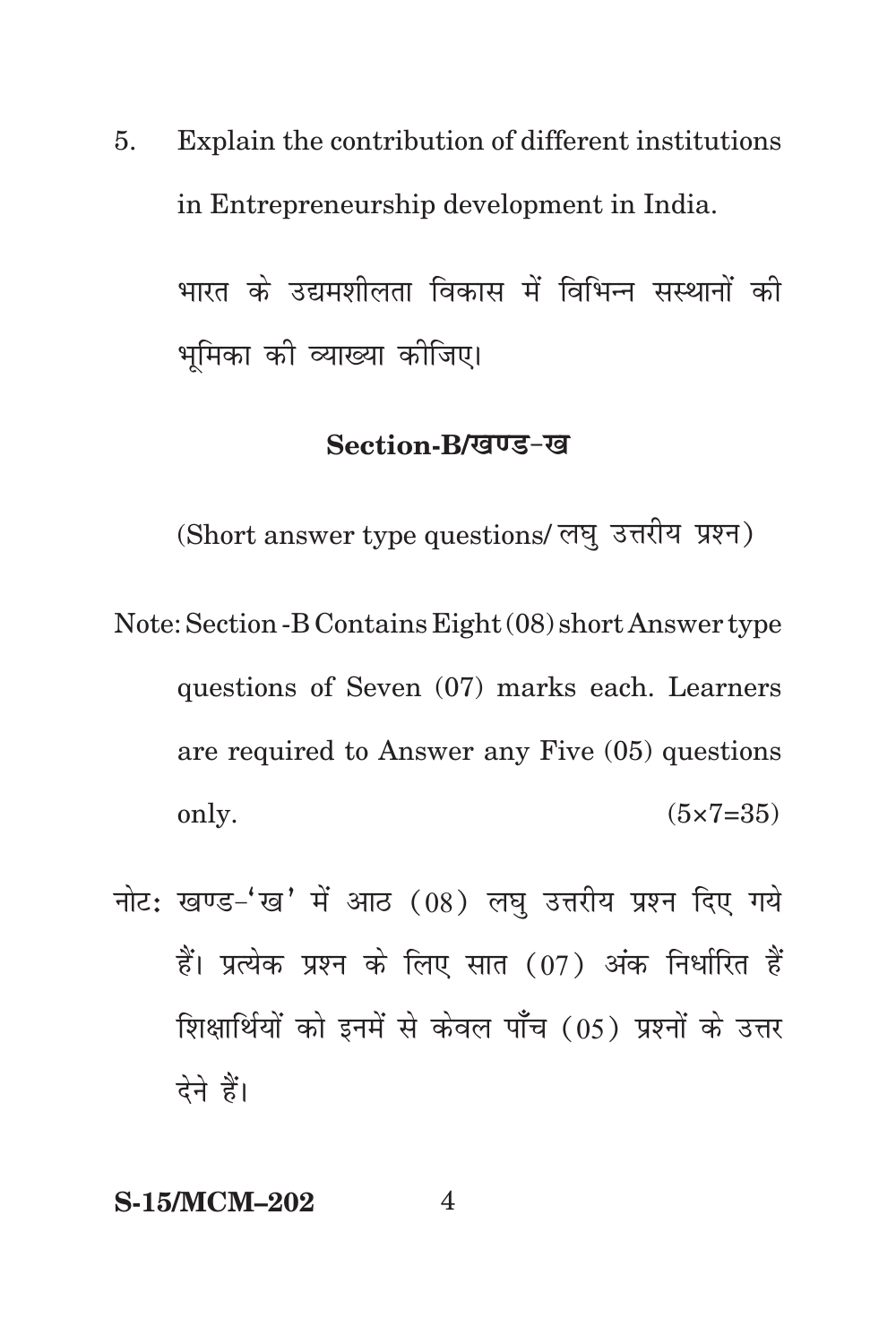1. Distinguish between Fabian Entrepreneur and Drone Entrepreneur.

फैवियन और डोन उद्यमियों में अनतर समझाइए।

- 2. What do you mean by Family Enterprise? परिवार उद्यम से आप क्या समझते हैं?
- 3. Explain Locational issues in the establishment of New Enterprise.

नये उद्यम की स्थापना में स्थापीय मुद्दों को समझाइए।

4. Briefly Explain the main principles of Entrepreneurship.

उद्यमिता के मख्य सिद्धान्तों की संक्षिप्त व्याख्या कीजिए।

## **S-15/MCM–202** 5 P. T. O.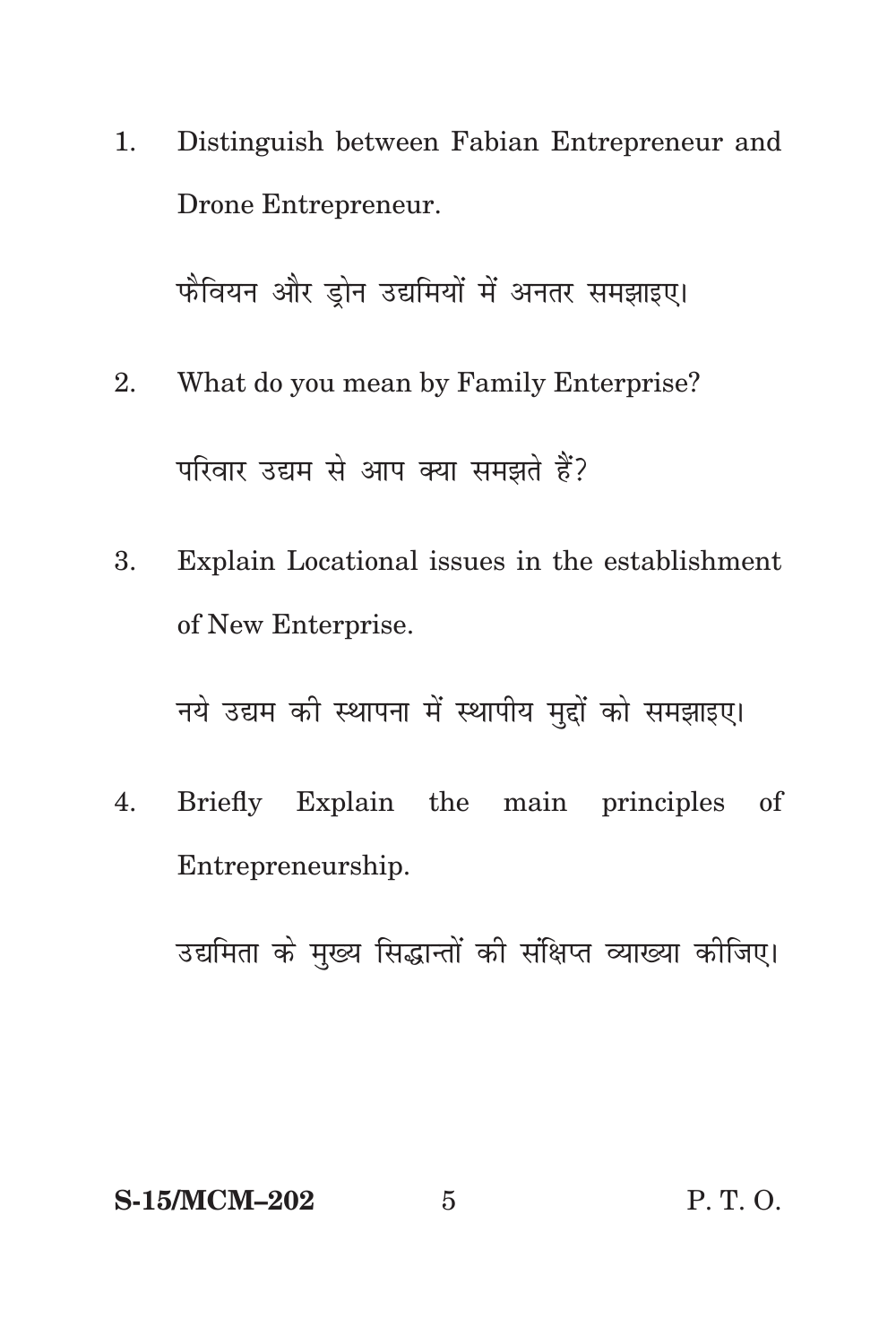5. Explain small versus medium Enterprise.

छोटे वनाम मध्यम उद्यम को समझाइए।

6. Explain the Position of Female Entrepreneurs in India.

भारत में महिला उद्यमियों की स्थिति की व्याख्या कोजिए।

7. Suggest for the Promotion of Female Entrepreneurs in India.

भारत में महिला उद्यमियों को बढावा देने के लिए सुझाव दीजिए।

**S-15/MCM–202** 6